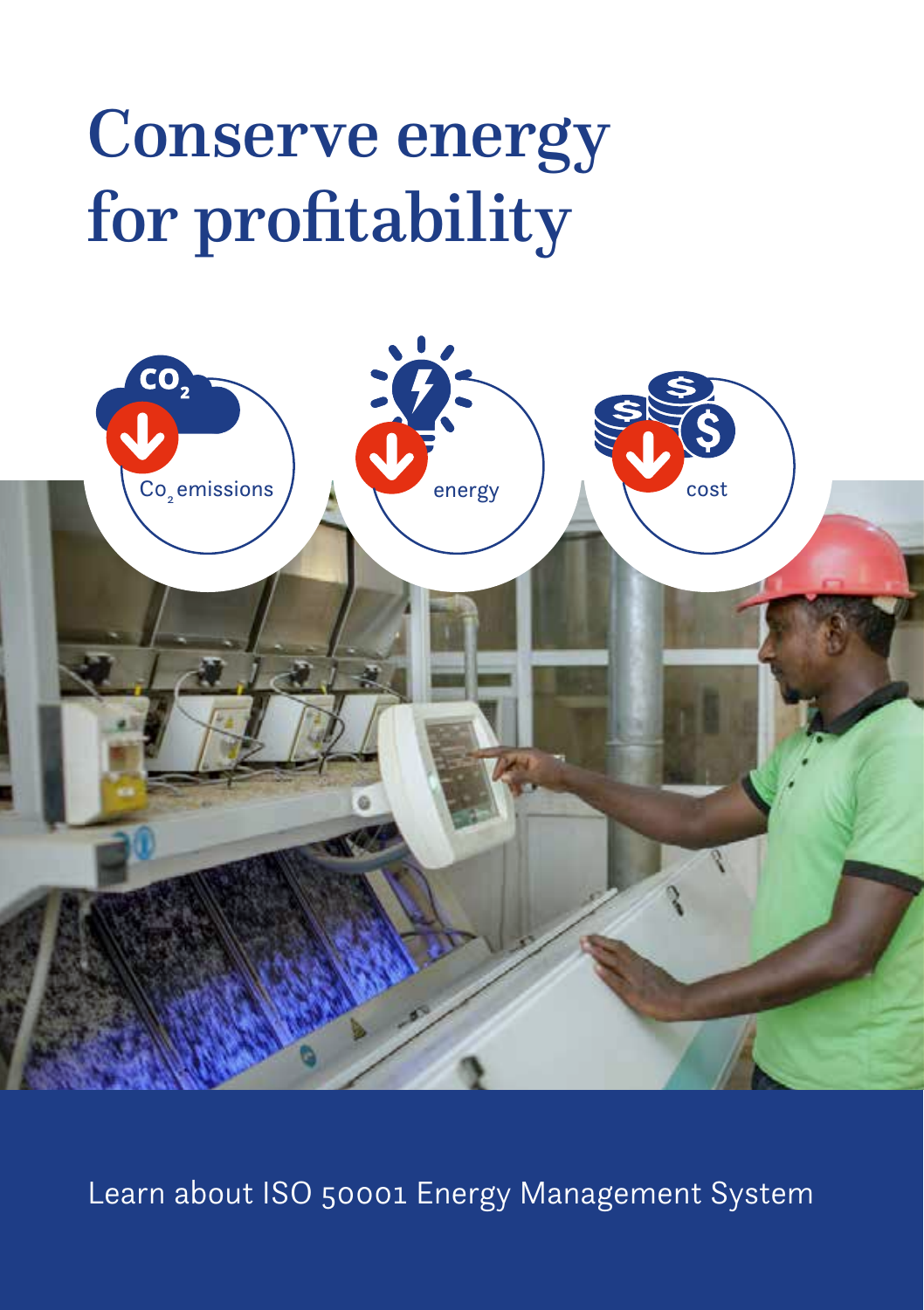This publication was produced with the financial assistance of the European Union and the German Government. The views expressed herein can in no way be taken to reflect the official opinions of the European Union and the German Government.

#### Published by:

Deutsche Gesellschaft für Internationale Zusammenarbeit (GIZ) GmbH

#### Contact:

Nigerian Energy Support Programme (NESP) No 2 Dr. Clement Isong Street, Asokoro Abuja/Nigeria Contact: nesp@giz.de







**This project is funded by the European Union & the German Federal Ministry for Economic Cooperation and Development (BMZ)**

#### Authors:

Bedakaino Usoko Ngubane, Joshua Yari Garba, Nico van der Woude (GFA Consulting Group GmbH)

#### Photo Credits

Deutsche Gesellschaft für Internationale Zusammenarbeit (GIZ) GmbH GIZ / Thomas Imo/photothek.net GIZ / Michael Tsegaye Josef Buchinger during site visits to Unilever Nigeria Plc, Nigerian Foundries Ltd., Jubali Bros and GB Foods.

Date of Publication:

2021

#### About the Nigerian Energy Support Programme:

The Nigerian Energy Support Programme (NESP) is a technical assistance programme, co-funded by the European Union and the German Federal Ministry for Economic Cooperation and Development (BMZ). It is implemented by the Deutsche Gesellschaft für Internationale Zusammenarbeit (GIZ) GmbH in collaboration with the Federal Ministry of Power. The programme aims to enable and foster investments in the Nigerian domestic market for renewable energy, energy efficiency and rural electrification.

## Introduction

This leaflet gives an overview of an Energy Management System (EnMS) based on ISO 50001 standard; its benefits; steps to becoming ISO 50001 compliant and benefits of ISO 50001 certification. Additionally, it provides information on opportunities available to companies interested in implementing an EnMS.

# What is an Energy Management System (EnMS)?

Managing energy in a systematic way is the best way to achieve continual improvements in energy efficiency in industry. The resulting cost reductions help to strengthen competitiveness and ongoing business sustainability. Most companies do not have a systematic approach to improve energy efficiency and would benefit from the integration of an Energy Management System (EnMS) into their facilities e.g. an EnMS based on ISO 50001. This is an integrated and systematic approach to manage energy.

#### *Figure 1.* **Illustration of continuous cost reduction with EnMS**



*Source: CleanEnergy Ministerial (2013), adapted from Kahlenborn et al. (2012).*

The goal of energy management is to achieve organisational objectives at minimum energy consumption and cost. It involves all measures that are planned and implemented to ensure minimum energy consumption for a given activity.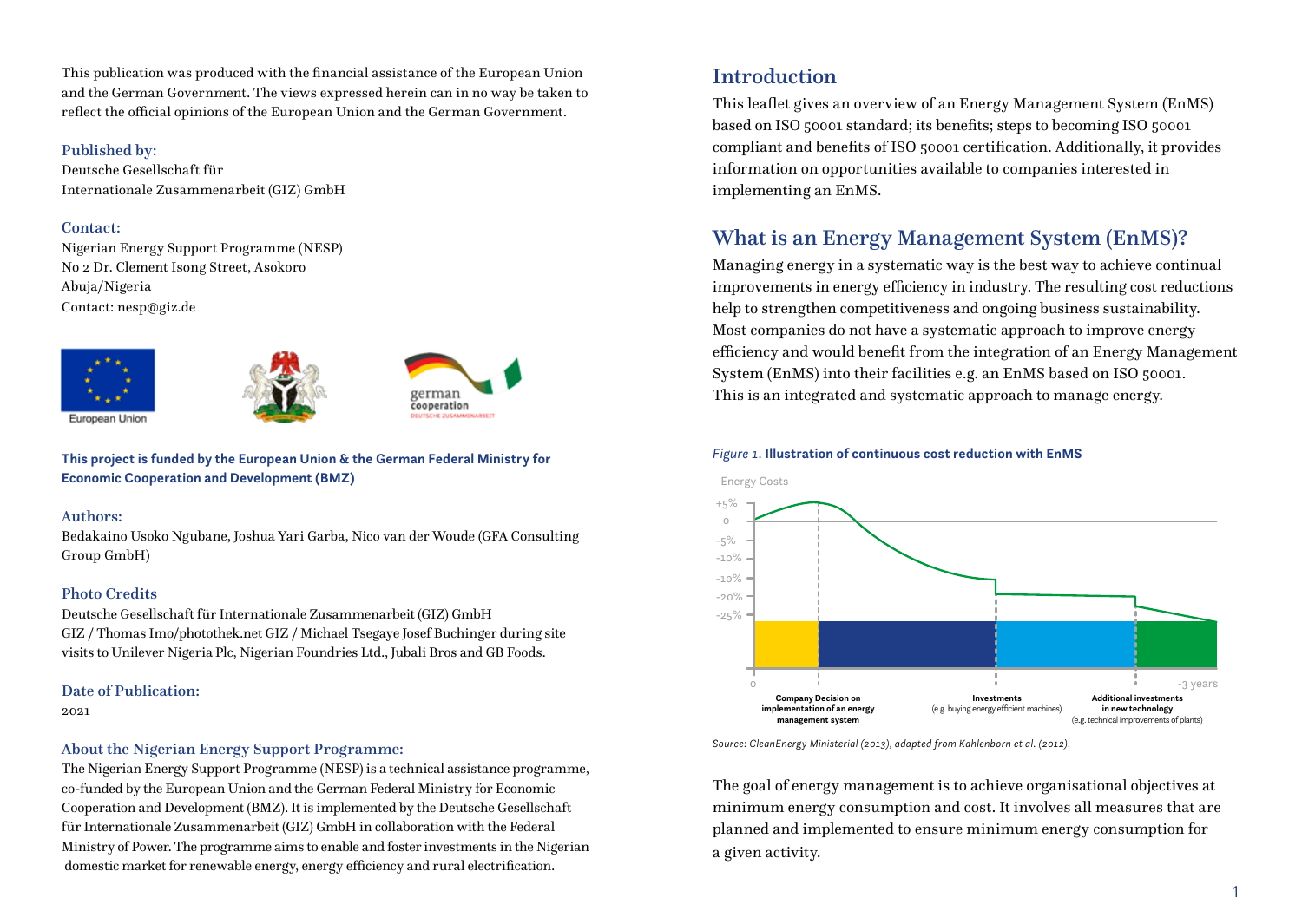Energy management harnesses organisational and technical processes, data and human resources to drive down total energy consumption and continually improve energy performance.

An Energy Management System (EnMS) systematically records energy consumption and use and serves as a basis for investment to improve energy efficiency. A functioning EnMS helps a company to comply with the commitments made in its energy policy and to continually as well as systematically improve its energy performance.

## What is ISO 50001?

The ISO 50001 Energy Management System Standard, is a set of criteria issued by the International Organization for Standardization (ISO), which defines a structured and coordinated approach to energy management. An organisation's EnMS can be assessed against the Standard to determine compliance which can lead to certification. ISO 50001 is being adopted in many countries across the globe.



# Plan, Do, Check, Act (PDCA cycle)

The PDCA cycle is an important element of ISO 50001. It is a model for steering continuous energy performance improvement in an organisation. The cyclical nature ensures that quality improvement is constantly under attention. The cycle consists of four steps:

- ✓ **Plan** Make a plan, describing the goals you want to achieve.
- ✓ **Do** Execute the plan.
- ✓ **Check** Compare the results with what you wanted to achieve.
- ✓ **Act** In case of deviation, take measures to achieve the desired results. The cycle starts again. *(See figure 2)*.

#### *Figure 2.* **PDCA cycle**

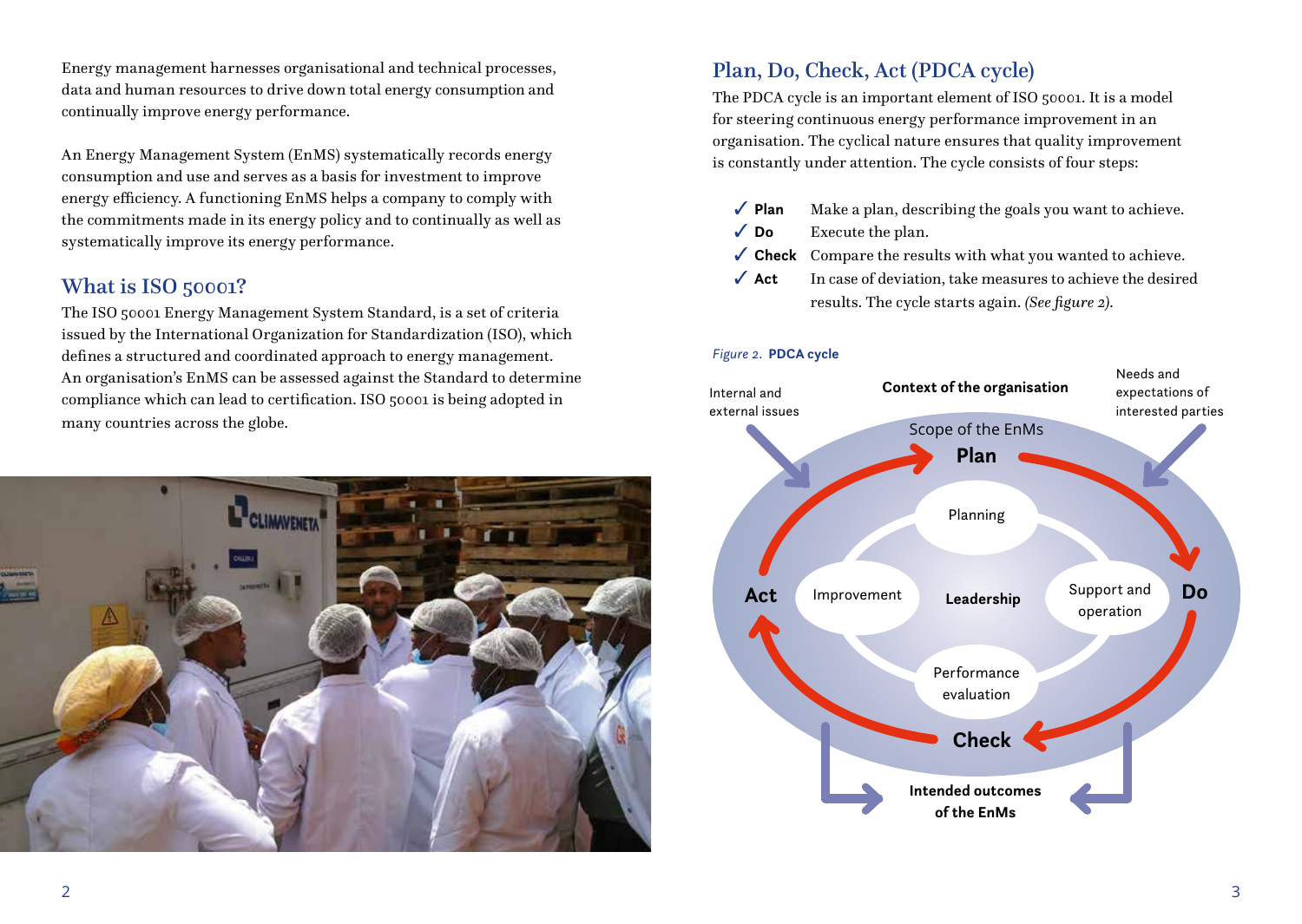## Benefits of Implementing an EnMS based on ISO 50001

Implementation of an EnMS based on ISO 50001 brings a company many benefits (7Cs):

## • **Consumption**

Reduction of energy consumption

• **Carbon**

Reduction of greenhouse gases and other harmful emissions

• **Cost**

 Improved energy performance from an EnMS results in reduced costs which improves profitability, competitiveness and business sustainability

• **Competence**

 An EnMS based on internationally recognised principles is considered as a plus by capital providers

• **Competitiveness**

Saving energy through an EnMS reduces costs and improves competitiveness

• **Continuity**

 An EnMS improves continuity of the company: the responsibilities for energy management are evenly spread in an organisation, because procedures are formalised, and a system is in place

- **Compliance**
- **Continuity** The amount of environmental legislation and regulation is expected to increase. An EnMS is a sound basis for compliance to these.



**Consumption**



# **What an EnMS can achieve**

- ✓ Management focus
- ✓ Systematic activity
- ✓ Actively managing energy use and costs, reducing exposure to rising energy costs
- ✓ Obligation to train and raise awareness
- ✓ Obligation to provide resources
- $\checkmark$  Document savings for internal and external use (e.g. emission credits, legal reporting requirements)
- ✓ Reduce GHG emissions without negative effect on operations
- 

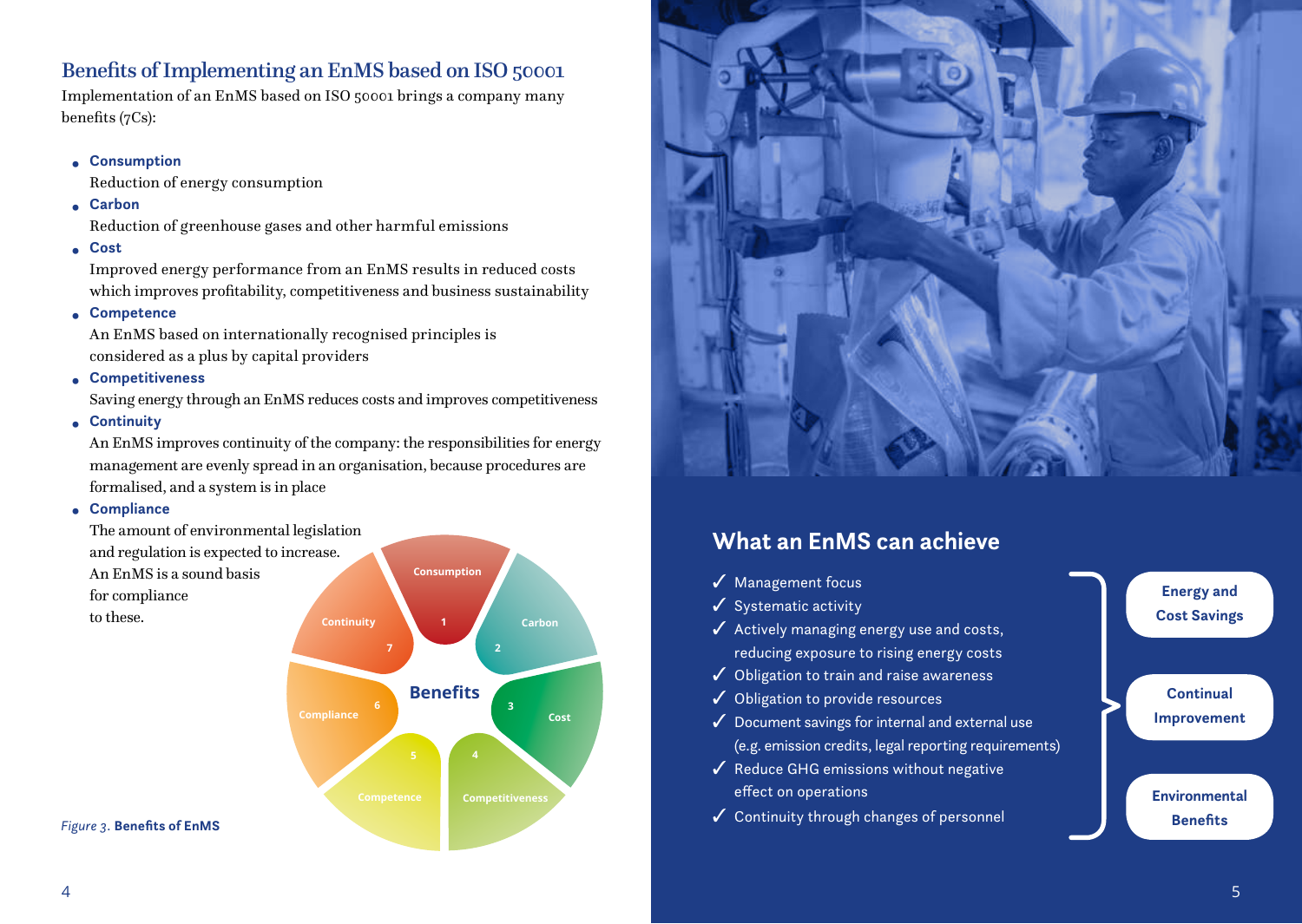## Key Steps to becoming ISO 50001 Compliant

To establish an ISO 50001 compliant EnMS, several steps have to be considered:



## Step 1 Context of the organisation



External issues, like national or sectoral objectives, requirements or standards and internal issues like financial resources, e.g. asset management can impact a companies' strategic energy objectives. These issues have to be considered in order to decide the scope of the EnMS. The scope is the extent of activities, facilities and decisions that an organisation addresses through an EnMS. Examples are, a process, a group of processes, a site, an entire organisation or multiple sites under the control of an organisation. It is important to include in the scope, all sources and fuels such as electricity, oil and gas.

## Step 2 Leadership



The firm commitment of Top Management is decisive for the successful implementation and continual improvement of the EnMS. The Top Management has to ensure that the EnMS requirements are integrated in the business processes, resources are available, communication is effective, continual improvement is promoted and the EnMS meets intended outcomes. It has to establish an appropriate energy policy, which provides a framework for setting objectives and energy targets. Top Management also has to ensure that organisational roles and responsibilities are assigned appropriately, and that those responsible, report on energy performance.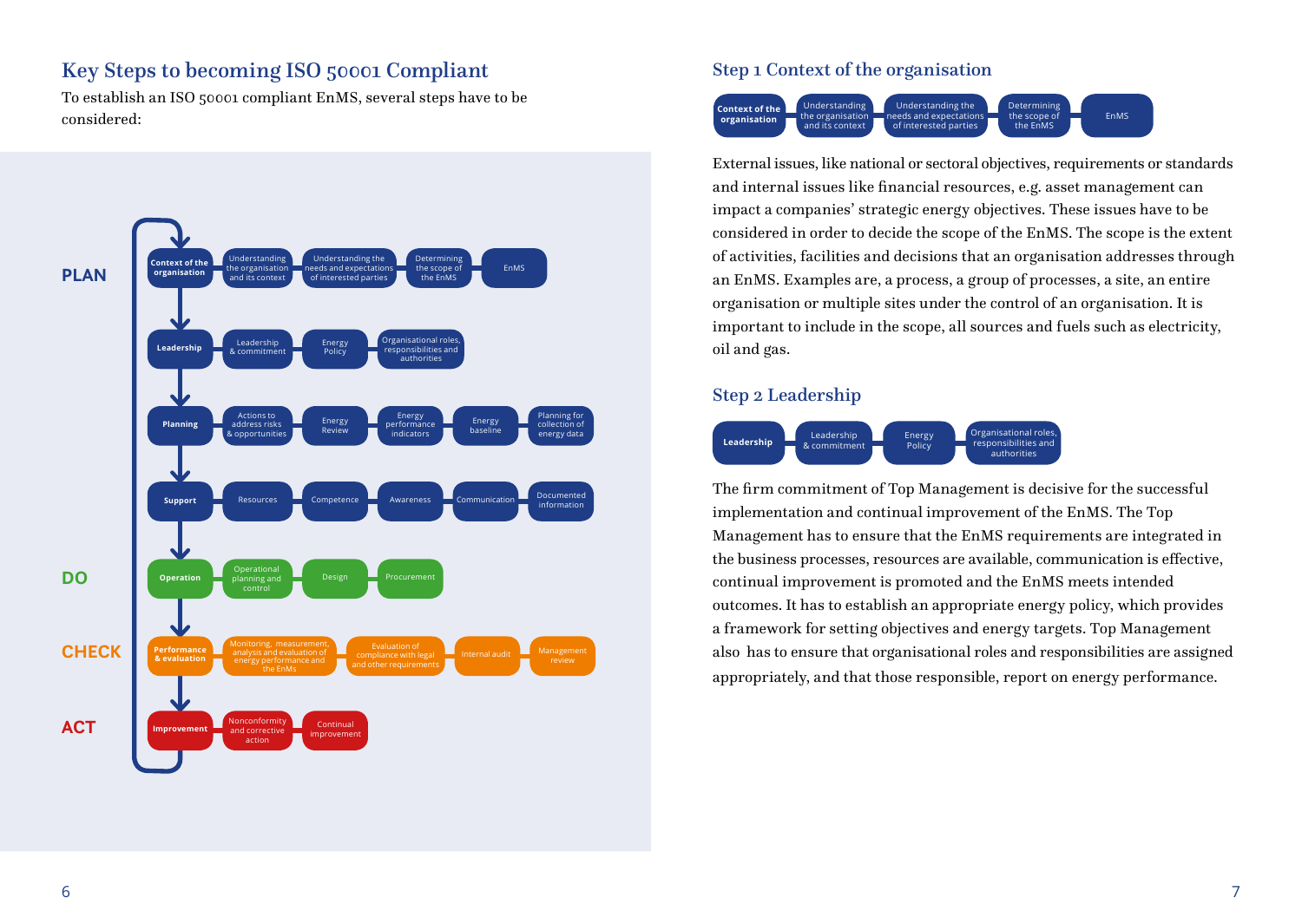## Step 3 Planning



Planning refers to actions to address risks and opportunities relating to energy performance and legal requirements. Planning refers also to setting EnMS objectives and planning of activities to achieve them. Finally, planning refers to energy review (Analysis of energy use and consumption, Establishing Energy Performance Indicators, Establishing Energy Baseline(s), Planning for collection of Energy data).

## Step 4 Support



This step covers fulfilling key requirements needed to implement an EnMS with reference to resources, competences, awareness, effective internal and external communication and documented information.

## Step 5 Operation



Operating criteria for controlling processes related to significant energy uses (SEUs) have to be established and implemented and outsourced SEUs or processes related to SEUs need to be controlled. Opportunities to improve energy performance have to be considered and operational controls have to be implemented in the design of new SEUs. Finally, criteria for evaluating total life impact on energy performance when procuring products, equipment and services which impact on SEU's have to be established and implemented.

## Step 6 Performance Evaluation



Regular checking of energy performance and the achievement of energy objectives, targets and action plans is an essential part of the EnMS. This is to ensure that the implementation actions are producing the desired results and achieving the targeted energy efficiencies. It is also an important part of continual improvement. The checking phase includes: Monitoring, Measurement and Analysis; Reviewing compliance with legal obligations; Internal audits; Nonconformity, corrective and preventive action and Record control.

## Step 7 Improvement



Following performance evaluation, this step covers issues that need to be addressed such as non-conformities, corrective action and continual improvement to enhance performance going forward.

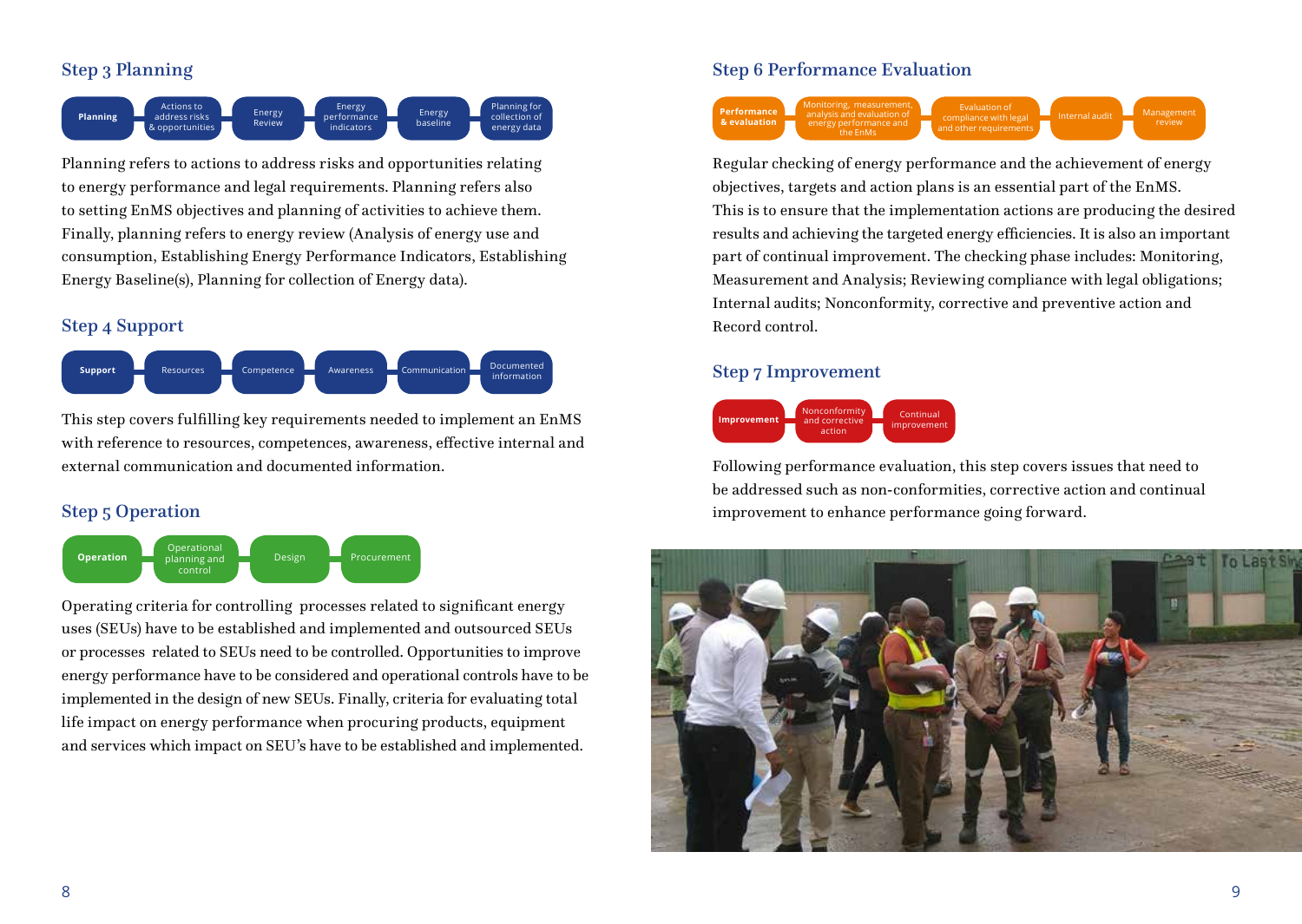## **Certification**

A company which has fully introduced an EnMS has the option of getting a certification by an independent external certifier. In doing so, the company increases the relevance of the EnMS. Certification supports the company's energy performance and environmental credentials. On receipt of the certificate the company has officially demonstrated that it has fulfilled the requirements of ISO 50001. Certifications are carried out by an independent third party.

Certificates should be renewed on a regular basis, usually every 3 years. That includes conducting an audit in order to check the continual improvement of energy performance and the EnMS. Careful selection of a certification body is important as this business relationship is to last for a long time.

## Steps to certification

In general, certification takes place in a few steps.



During the pre-audit the company's sites, activities, business strategies, requirements of the standard which the company has already fulfilled and other related factors are examined. Based on these early assessments, the key measures to be undertaken can be identified.

Review of the documentation of the management system to determine the extent to which the company already complies with the requirements of the ISO 50001 standard.

During the actual certification audit, the auditors look at the extent to which the functionality of the EnMS meets the requirements of the standard in practice.

## Systematic assessment of performance

To ensure continual improvement of the management system, annual audits are conducted by the certifier. Performance is thus assessed systematically, enhanced and, if required, optimised. In this way, nonconformities can be detected at an early stage and relevant corrective measures are taken. With a regular review audit by the certifier, the company can re-certify their EnMS every three years.

# Benefits of achieving ISO 50001 certification

Certification allows businesses to establish a practice around the use of energy that reduces business risk and improves productivity and operations. The ISO 50001 standard helps organisations boost energy productivity and cut costs, ultimately benefiting the organisation. ISO 50001 provides a framework in order to achieve your energy goals, reducing depletion of energy resources which in return helps mitigate climate change. It also improves the efficiency within the operations of the company.

## Adoption of ISO 50001 in Nigeria

In Nigeria, the Standards Organisation of Nigeria adopted the ISO 50001 as a Nigerian Industrial Standard (NIS) and was published in 2017 as NIS/ISO 50001:2011. Although a voluntary standard, certification to ISO 50001 by industries is globally recognised as achieving good practice in energy management.

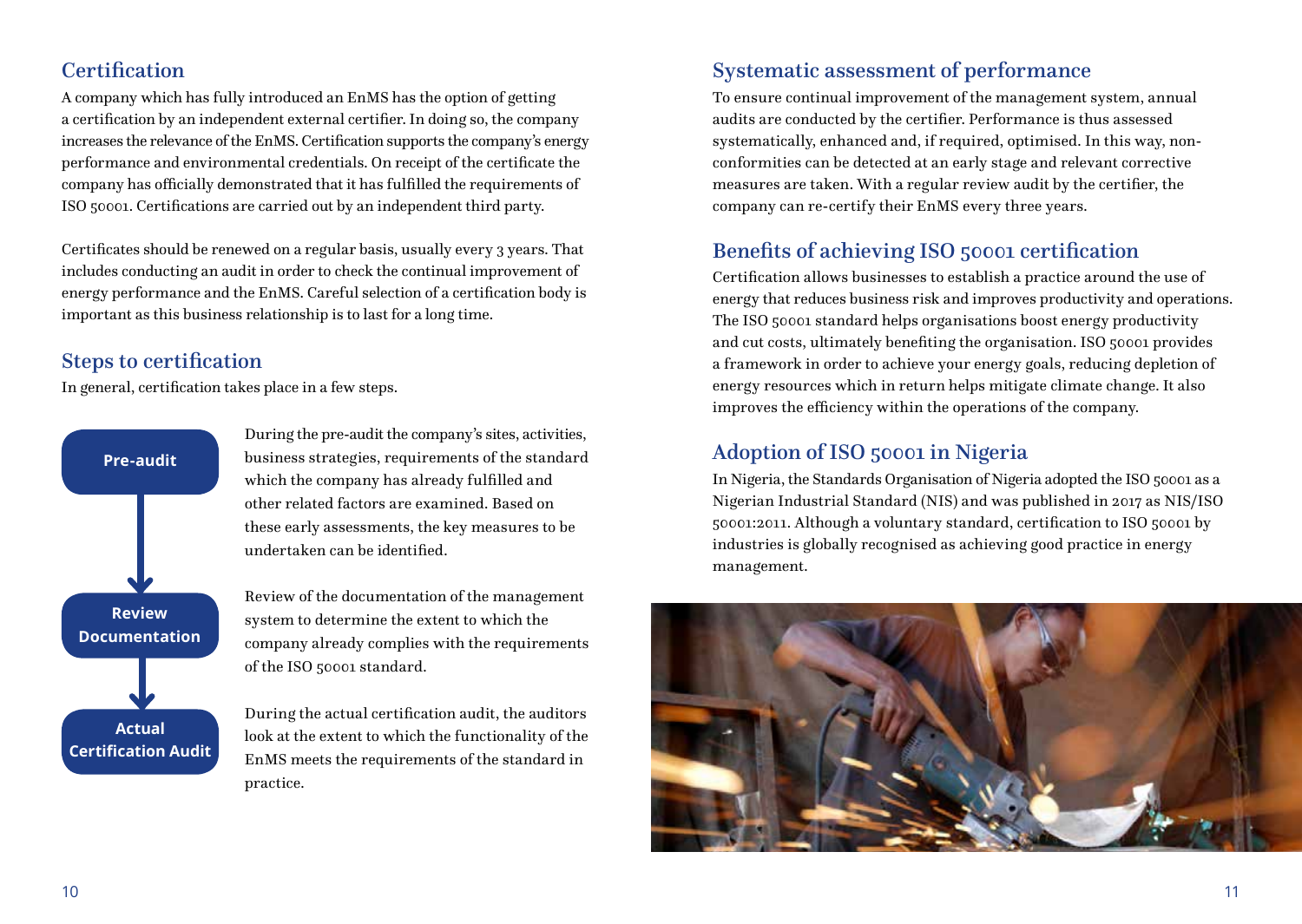

*Official presentation of ISO 50001: 2011 certificates to GCL.*

## Success stories of ISO 50001 certification in Nigeria

In its first phase, the Nigerian Energy Support Programme supported the first two(2) companies (Grand Cereals Ltd., Jos and Aarti Steel Nigeria Ltd, Sango Ota) in Nigeria to achieve ISO 50001 certification.

In its second phase, the Nigerian Energy Support Programme is providing technical support to Nigerian industries for the implementation of Energy Management Systems. This support comprises of trainings for managers, energy audits, assessment of energy performance, identification of energy efficiency measures and investments required to implement them.

So far, over 45 energy engineers from selected manufacturing industries have been trained by NESP on the implementation of EnMS based on ISO 50001 Standard.

*Support and mentoring from the NESP consultants helped Aarti Steel Nigeria Limited to quickly develop their own approach to an EnMS tailored to the business.* 

*In particular, the training of its Energy Manager and members of the Energy Team, and an Energy Review conducted by the NESP, formed the bedrock for the successful implementation of EnMS at the company and the achievement of ISO 50001:2011 certification for the management system.*

*"ISO 50001 has really helped us as a company in identifying energy saving potentials. The continuous implementation of measures to harness these potentials have successfully reduced our specific energy consumption by 3.1 % in the first year of implementing an energy management system at Grand Cereals Limited and receiving ISO 50001:2011 certification."*

> Afeez Agbolagade Sulaiman, *Energy Manager Grand Cereals Limited, Jos.*